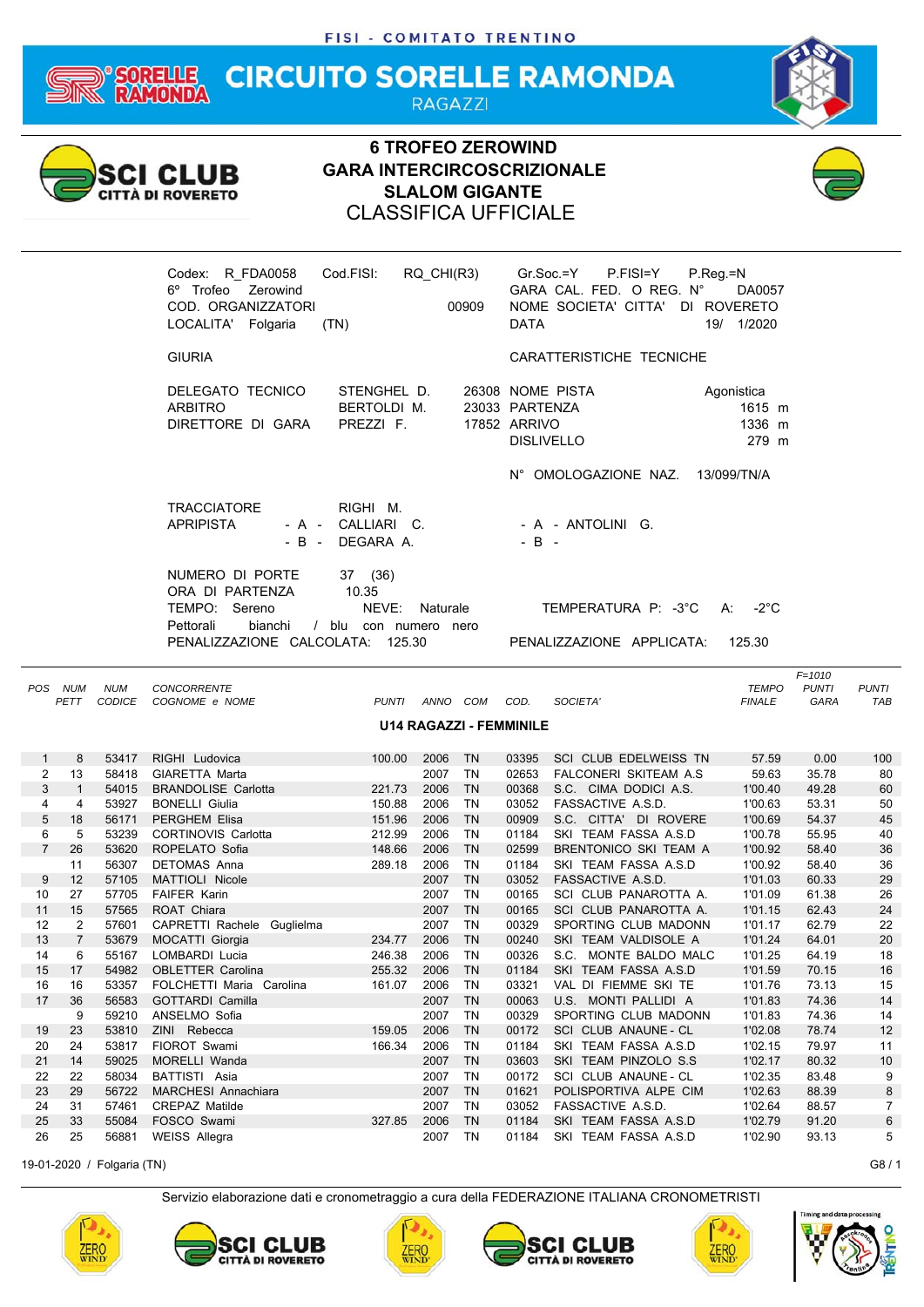## **STREAMONDA CIRCUITO SORELLE RAMONDA**

|            |              |               |                             |              |      |           |       |                               | <b>TEMPO</b>  | $F = 1010$   |                |
|------------|--------------|---------------|-----------------------------|--------------|------|-----------|-------|-------------------------------|---------------|--------------|----------------|
| <b>POS</b> | <b>NUM</b>   | <b>NUM</b>    | <b>CONCORRENTE</b>          |              |      |           |       |                               |               | <b>PUNTI</b> | <b>PUNTI</b>   |
|            | PETT         | <b>CODICE</b> | COGNOME e NOME              | <b>PUNTI</b> | ANNO | COM       | COD.  | SOCIETA'                      | <b>FINALE</b> | GARA         | TAB            |
| 27         | 19           | 53532         | CHISTE' Lisa                | 186.65       | 2006 | <b>TN</b> | 00063 | MONTI PALLIDI A<br>U.S.       | 1'02.96       | 94.18        | 4              |
| 28         | 20           | 53908         | VAL Margherita              | 194.67       | 2006 | <b>TN</b> | 02653 | <b>FALCONERI SKITEAM A.S.</b> | 1'03.23       | 98.91        | 3              |
| 29         | 3            | 57354         | <b>BERNASCONI Angelica</b>  |              | 2007 | <b>TN</b> | 00329 | SPORTING CLUB MADONN          | 1'03.91       | 110.84       | $\overline{c}$ |
| 30         | 38           | 54411         | <b>VENTURA Giulia</b>       | 373.07       | 2006 | <b>TN</b> | 03315 | U.S. CORNACCI TESERO          | 1'04.64       | 123.64       | 1              |
| 31         | 40           | 57252         | GILMOZZI Matilde            |              | 2007 | <b>TN</b> | 01621 | POLISPORTIVA ALPE CIM         | 1'04.89       | 128.03       |                |
| 32         | 39           | 55861         | <b>VIANELLO Clementina</b>  | 259.18       | 2006 | <b>TN</b> | 00909 | S.C.<br>CITTA'<br>DI ROVERE   | 1'04.91       | 128.38       |                |
| 33         | 43           | 59435         | GIORI Silvia                |              | 2007 | <b>TN</b> | 00909 | S.C.<br>CITTA' DI ROVERE      | 1'04.96       | 129.25       |                |
| 34         | 37           | 56857         | <b>DELLAGIACOMA Emma</b>    |              | 2007 | <b>TN</b> | 00010 | <b>US DOLOMITICA</b>          | 1'05.14       | 132.41       |                |
| 35         | 34           | 56505         | PODETTI Ilenia              | 317.15       | 2006 | <b>TN</b> | 00240 | SKI TEAM VALDISOLE A          | 1'05.15       | 132.59       |                |
| 36         | 30           | 55489         | CORSETTI Rossana Margherita | 371.64       | 2006 | <b>TN</b> | 03348 | SCI CLUB TEAM AZZURRO         | 1'05.16       | 132.76       |                |
| 37         | 42           | 60007         | CALLIARI Caterina           |              | 2007 | <b>TN</b> | 00909 | S.C.<br>CITTA' DI ROVERE      | 1'05.84       | 144.69       |                |
| 38         | 41           | 54899         | <b>BONAPACE Chiara</b>      | 343.71       | 2006 | <b>TN</b> | 00909 | S.C.<br>CITTA'<br>DI ROVERE   | 1'05.93       | 146.26       |                |
| 39         | 21           | 58360         | <b>BASSI</b> Lucia          |              | 2007 | <b>TN</b> | 03030 | A.S.D. CAMPIGLIO SKI          | 1'06.50       | 156.26       |                |
| 40         | 32           | 54460         | CHINI Rubina                | 250.96       | 2006 | <b>TN</b> | 00224 | SKI TEAM PAGANELLA A          | 1'06.80       | 161.52       |                |
| 41         | 28           | 54634         | CHESI Leyla                 | 308.26       | 2006 | <b>TN</b> | 00329 | SPORTING CLUB MADONN          | 1'07.34       | 170.99       |                |
|            |              |               |                             |              |      |           |       |                               |               |              |                |
| ISCRITTI   |              |               | 43                          |              |      |           |       |                               |               |              |                |
|            |              |               |                             |              |      |           |       |                               |               |              |                |
|            | NON PARTITI  |               | $\Omega$                    |              |      |           |       |                               |               |              |                |
|            |              |               |                             |              |      |           |       |                               |               |              |                |
|            | NON ARRIVATI |               | $\overline{2}$              |              |      |           |       |                               |               |              |                |
|            |              |               |                             |              |      |           |       |                               |               |              |                |
|            | 10           | 54516         | <b>GENTILINI</b><br>Alessia | 165.78       | 2006 | <b>TN</b> | 00329 | SPORTING CLUB MADONN          |               |              |                |
|            | 35           | 55386         | <b>MICLET Ilaria</b>        | 197.60       | 2006 | <b>TN</b> | 00416 | U.S.<br>PRIMIERO A.S.D.       |               |              |                |
|            |              |               |                             |              |      |           |       |                               |               |              |                |

SQUALIFICATI ... 0

ESPOSTA ORE: 12.30 LA GIURIA

19-01-2020 / Folgaria (TN) G8 / 2











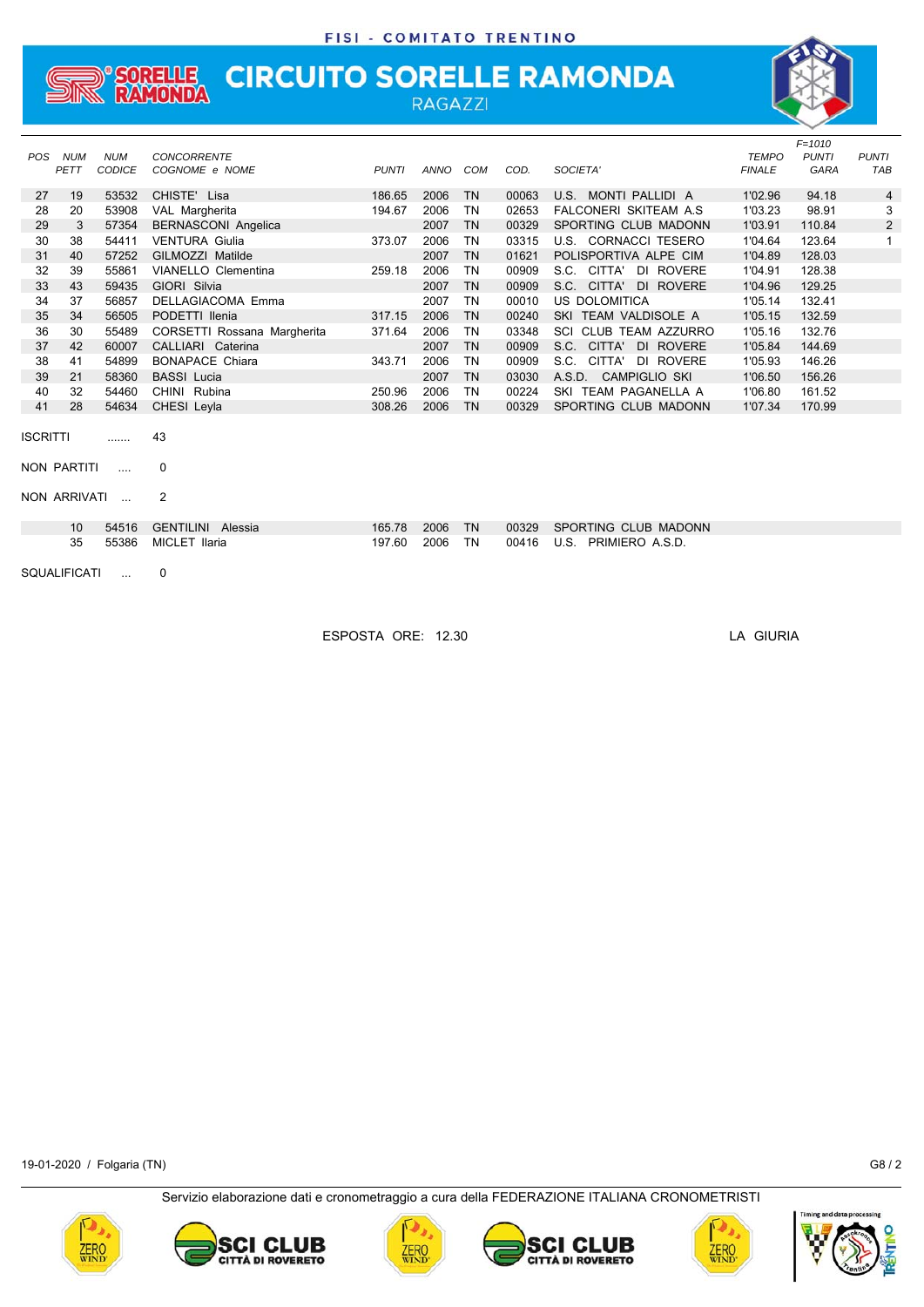#### **CIRCUITO SORELLE RAMONDA** FULE **RAGAZZI**



### **6 TROFEO ZEROWIND GARA INTERCIRCOSCRIZIONALE SLALOM GIGANTE** CLASSIFICA UFFICIALE





| <b>POS</b>     | <b>NUM</b> | <b>NUM</b>    | <b>CONCORRENTE</b>              |              |      |           |                               |                               | <b>TEMPO</b>  | <b>PUNTI</b> | <b>PUNTI</b>   |
|----------------|------------|---------------|---------------------------------|--------------|------|-----------|-------------------------------|-------------------------------|---------------|--------------|----------------|
|                | PETT       | <b>CODICE</b> | COGNOME e NOME                  | <b>PUNTI</b> | ANNO | COM       | COD.                          | SOCIETA'                      | <b>FINALE</b> | <b>GARA</b>  | <b>TAB</b>     |
|                |            |               |                                 |              |      |           | <b>U14 RAGAZZI - MASCHILE</b> |                               |               |              |                |
|                |            |               |                                 |              |      |           |                               |                               |               |              |                |
|                | 47         | 55183         | <b>ARMARI Andrea Francesco</b>  | 114.30       | 2006 | <b>TN</b> | 00329                         | SPORTING CLUB MADONN          | 56.78         | 0.00         | 100            |
| 2              | 59         | 54055         | <b>FOCHER Mirko</b>             | 197.11       | 2006 | <b>TN</b> | 00141                         | S.C. PEJO-TONALE A.S.         | 57.44         | 11.74        | 80             |
| 3              | 45         | 55986         | <b>FONTANA Federico</b>         | 272.48       | 2006 | <b>TN</b> | 00063                         | U.S. MONTI PALLIDI A          | 58.78         | 35.58        | 60             |
| 4              | 57         | 54828         | VALT Edoardo                    | 110.64       | 2006 | <b>TN</b> | 00063                         | U.S. MONTI PALLIDI A          | 59.06         | 40.56        | 50             |
| 5              | 54         | 56262         | SBOCCHI Samuele                 | 274.40       | 2006 | <b>TN</b> | 00329                         | SPORTING CLUB MADONN          | 59.09         | 41.09        | 45             |
| 6              | 60         | 55703         | <b>MARTINI</b> Filippo          | 175.45       | 2006 | <b>TN</b> | 03396                         | WONDER SKI A.S.D.             | 59.39         | 46.43        | 40             |
| $\overline{7}$ | 52         | 57686         | LORANZI Luca                    |              | 2007 | <b>TN</b> | 00329                         | SPORTING CLUB MADONN          | 59.40         | 46.60        | 36             |
| 8              | 55         | 53241         | FARINA Leonardo                 | 166.01       | 2006 | <b>TN</b> | 01184                         | SKI TEAM FASSA A.S.D          | 59.42         | 46.96        | 32             |
| 9              | 49         | 54864         | NICOLINI Giacomo                | 248.49       | 2006 | <b>TN</b> | 02653                         | <b>FALCONERI SKITEAM A.S</b>  | 59.86         | 54.79        | 29             |
| 10             | 48         | 55820         | KONI Klajdi                     | 182.81       | 2006 | <b>TN</b> | 01689                         | S.C. AGONISTICA TRENT         | 1'00.02       | 57.63        | 26             |
| 11             | 50         | 54199         | <b>ZANONER Luca</b>             | 151.99       | 2006 | <b>TN</b> | 00063                         | MONTI PALLIDI A<br>U.S.       | 1'00.15       | 59.95        | 24             |
| 12             | 63         | 55016         | MARTINI Ivan                    | 276.45       | 2006 | <b>TN</b> | 00141                         | S.C. PEJO-TONALE A.S.         | 1'00.23       | 61.37        | 22             |
| 13             | 51         | 56723         | <b>MASSARENTI Matteo</b>        |              | 2007 | <b>TN</b> | 03395                         | SCI CLUB EDELWEISS TN         | 1'00.29       | 62.44        | 20             |
| 14             | 72         | 54484         | MELZI D'ERIL Gregorio<br>Benign | 229.33       | 2006 | <b>TN</b> | 00282                         | S.C. VERMIGLIO TONAL          | 1'00.71       | 69.91        | 18             |
| 15             | 56         | 54177         | FIETTA Romano                   | 268.90       | 2006 | <b>TN</b> | 00368                         | S.C.<br>CIMA DODICI A.S.      | 1'00.98       | 74.71        | 16             |
| 16             | 69         | 55938         | <b>DEGAN Marco</b>              | 316.20       | 2006 | <b>TN</b> | 03348                         | SCI<br>CLUB TEAM AZZURRO      | 1'00.99       | 74.89        | 15             |
| 17             | 58         | 56308         | <b>MIOLA Ludovico</b>           | 341.01       | 2006 | <b>TN</b> | 03395                         | SCI CLUB EDELWEISS TN         | 1'01.34       | 81.11        | 14             |
| 18             | 66         | 55070         | OSS PAPOT Thomas                | 149.64       | 2006 | <b>TN</b> | 00165                         | SCI CLUB PANAROTTA A.         | 1'01.60       | 85.74        | 13             |
| 19             | 53         | 54381         | <b>DEFLORIAN Nicola</b>         | 199.97       | 2006 | <b>TN</b> | 00131                         | A.S.D. CAURIOL                | 1'01.61       | 85.92        | 12             |
| 20             | 78         | 55074         | <b>BAGOZZI Kevin</b>            | 302.72       | 2006 | <b>TN</b> | 02949                         | AGONISTICA VALSABBIA          | 1'01.68       | 87.16        | 11             |
| 21             | 83         | 57235         | GUIOTTO Riccardo                |              | 2007 | <b>TN</b> | 02653                         | <b>FALCONERI SKITEAM A.S.</b> | 1'01.74       | 88.23        | 10             |
| 22             | 65         | 53783         | SANTACROCE Alessandro           | 182.16       | 2006 | <b>TN</b> | 03321                         | VAL DI FIEMME SKI TE          | 1'01.91       | 91.25        | 9              |
| 23             | 95         | 54289         | D'AMICO Sebastiano              | 229.14       | 2006 | <b>TN</b> | 03030                         | A.S.D. CAMPIGLIO SKI          | 1'02.18       | 96.05        | 8              |
| 24             | 75         | 58790         | <b>TRENTINI Riccardo</b>        |              | 2007 | <b>TN</b> | 00909                         | S.C. CITTA' DI ROVERE         | 1'02.19       | 96.23        | $\overline{7}$ |
| 25             | 76         | 59883         | <b>GUGLIELMI Alberto</b>        |              | 2007 | <b>TN</b> | 03321                         | VAL DI FIEMME SKI TE          | 1'02.31       | 98.37        | 6              |
| 26             | 71         | 59772         | <b>FARINA Samuele</b>           |              | 2007 | <b>TN</b> | 01184                         | SKI TEAM FASSA A.S.D          | 1'02.43       | 100.50       | 5              |
|                |            |               |                                 |              |      |           |                               |                               |               |              |                |

19-01-2020 / Folgaria (TN) G8 / 1











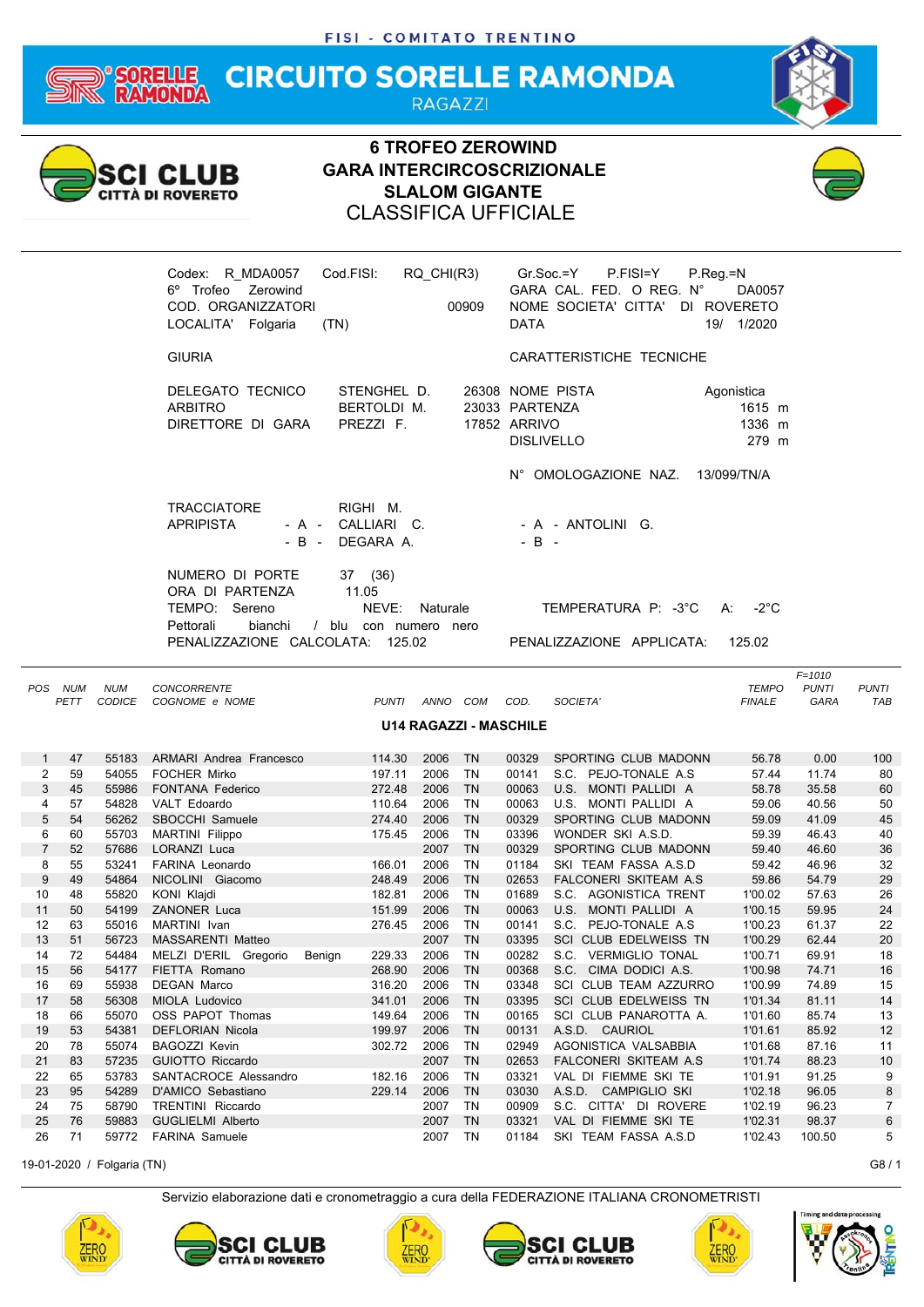## **SORELLE CIRCUITO SORELLE RAMONDA**<br>RAMONDA

| <b>POS</b> | <b>NUM</b>   | <b>NUM</b> | <b>CONCORRENTE</b>          |              |          |           |       |                              | <b>TEMPO</b>  | $F = 1010$<br><b>PUNTI</b> | <b>PUNTI</b> |
|------------|--------------|------------|-----------------------------|--------------|----------|-----------|-------|------------------------------|---------------|----------------------------|--------------|
|            | PETT         | CODICE     | COGNOME e NOME              | <b>PUNTI</b> | ANNO COM |           | COD.  | SOCIETA'                     | <b>FINALE</b> | GARA                       | TAB          |
| 27         | 74           | 56493      | SMESNJAK Sebastian          | 250.28       | 2006     | <b>TN</b> | 03321 | VAL DI FIEMME SKI TE         | 1'02.50       | 101.75                     | 4            |
| 28         | 61           | 54773      | <b>WEISS Luca</b>           | 191.84       | 2006     | <b>TN</b> | 03052 | FASSACTIVE A.S.D.            | 1'02.56       | 102.81                     | 3            |
| 29         | 90           | 57692      | <b>GEMO Nicola</b>          |              | 2007     | <b>TN</b> | 03348 | SCI CLUB TEAM AZZURRO        | 1'02.65       | 104.42                     | 2            |
| 30         | 73           | 53262      | <b>BRUNNER Francesco</b>    | 322.78       | 2006     | <b>TN</b> | 03052 | FASSACTIVE A.S.D.            | 1'02.98       | 110.29                     | 1            |
| 31         | 84           | 58065      | <b>GIRARDI</b> Gabriele     |              | 2007     | <b>TN</b> | 00224 | SKI TEAM PAGANELLA A         | 1'03.04       | 111.35                     |              |
| 32         | 85           | 55422      | SLAIFER ZILLER Jan          |              | 2006     | <b>TN</b> | 00329 | SPORTING CLUB MADONN         | 1'03.13       | 112.95                     |              |
| 33         | 68           | 56995      | LONGO Lorenzo               |              | 2007     | <b>TN</b> | 00416 | U.S. PRIMIERO A.S.D.         | 1'03.28       | 115.62                     |              |
| 34         | 81           | 56507      | <b>VANNUCCI Mick</b>        | 331.24       | 2006     | <b>TN</b> | 01184 | SKI TEAM FASSA A.S.D         | 1'03.43       | 118.29                     |              |
| 35         | 77           | 57925      | <b>MONI Alessandro</b>      |              | 2007     | <b>TN</b> | 03396 | WONDER SKI A.S.D.            | 1'03.95       | 127.54                     |              |
| 36         | 89           | 59225      | STEFANI Tommaso             |              | 2007     | <b>TN</b> | 00329 | SPORTING CLUB MADONN         | 1'04.16       | 131.28                     |              |
|            | 70           | 53451      | <b>SEGANTI Nathan</b>       | 294.24       | 2006     | <b>TN</b> | 02599 | BRENTONICO SKI TEAM A        | 1'04.16       | 131.28                     |              |
| 38         | 82           | 54070      | GIONGO Alessandro           | 354.61       | 2006     | <b>TN</b> | 02653 | FALCONERI SKITEAM A.S        | 1'04.21       | 132.16                     |              |
| 39         | 88           | 56552      | PASSERINI Sandro            |              | 2007     | <b>TN</b> | 02599 | <b>BRENTONICO SKI TEAM A</b> | 1'04.76       | 141.95                     |              |
| 40         | 79           | 664846     | DALLA SERRA Filippo         |              | 2007     | <b>TN</b> | 00240 | SKI TEAM VALDISOLE A         | 1'04.82       | 143.02                     |              |
| 41         | 80           | 54927      | ANGELI Nicolo'              | 298.77       | 2006     | <b>TN</b> | 01809 | AGONISTICA CAMPIGLIO         | 1'04.97       | 145.68                     |              |
| 42         | 91           | 55642      | ZANIBONI Cesare             | 338.47       | 2006     | <b>TN</b> | 01184 | SKI TEAM FASSA A.S.D         | 1'04.99       | 146.04                     |              |
| 43         | 102          | 53630      | ANDREOLI ANDREONI Pietro    |              | 2006     | <b>TN</b> | 00329 | SPORTING CLUB MADONN         | 1'05.65       | 157.78                     |              |
| 44         | 99           | 55634      | <b>BECCARI Francesco</b>    | 367.72       | 2006     | <b>TN</b> | 00416 | U.S. PRIMIERO A.S.D.         | 1'05.69       | 158.49                     |              |
| 45         | 92           | 54445      | <b>ZUCCATO Enrico</b>       |              | 2006     | <b>TN</b> | 03348 | SCI CLUB TEAM AZZURRO        | 1'06.20       | 167.56                     |              |
| 46         | 103          | 60070      | <b>BURLON Simone</b>        |              | 2007     | <b>TN</b> | 00063 | U.S. MONTI PALLIDI A         | 1'06.38       | 170.76                     |              |
| 47         | 86           | 57963      | <b>MATTARELLI Giovanni</b>  |              | 2007     | <b>TN</b> | 03030 | A.S.D. CAMPIGLIO SKI         | 1'06.42       | 171.48                     |              |
| 48         | 101          | 59621      | POLATO Giovanni             |              | 2007     | <b>TN</b> | 00416 | U.S. PRIMIERO A.S.D.         | 1'06.61       | 174.86                     |              |
| 49         | 100          | 56725      | <b>BUSETTI Mario</b>        |              | 2007     | <b>TN</b> | 00172 | SCI CLUB ANAUNE - CL         | 1'06.62       | 175.03                     |              |
| 50         | 94           | 58674      | DEVILLE Davide              |              | 2007     | <b>TN</b> | 00063 | U.S. MONTI PALLIDI A         | 1'06.92       | 180.37                     |              |
| 51         | 46           | 58113      | <b>SCALFI Ezio</b>          |              | 2007     | <b>TN</b> | 00329 | SPORTING CLUB MADONN         | 1'08.50       | 208.47                     |              |
| ISCRITTI   |              | .          | 59                          |              |          |           |       |                              |               |                            |              |
|            | NON PARTITI  |            | $\mathbf 0$                 |              |          |           |       |                              |               |                            |              |
|            | NON ARRIVATI | $\cdots$   | 8                           |              |          |           |       |                              |               |                            |              |
|            | 62           | 58645      | <b>LARCHER Luca</b>         |              | 2007     | <b>TN</b> | 03321 | VAL DI FIEMME SKI TE         |               |                            |              |
|            | 64           | 53420      | GIACOMETTI Fabrizio         | 251.46       | 2006     | <b>TN</b> | 00368 | S.C. CIMA DODICI A.S.        |               |                            |              |
|            | 67           | 54485      | MELZI D'ERIL Jacopo Antonio | 168.81       | 2006     | <b>TN</b> | 00282 | S.C. VERMIGLIO TONAL         |               |                            |              |
|            | 87           | 60115      | VALLE Stefano               |              | 2007     | TN        | 01621 | POLISPORTIVA ALPE CIM        |               |                            |              |
|            | 93           | 54160      | PASQUALI Edoardo            | 286.33       | 2006     | <b>TN</b> | 00224 | SKI TEAM PAGANELLA A         |               |                            |              |
|            | 96           | 59308      | BIZZARRI Luca               |              | 2007     | <b>TN</b> | 00172 | SCI CLUB ANAUNE - CL         |               |                            |              |
|            |              |            |                             |              |          |           |       |                              |               |                            |              |

97 58115 ROS Guglielmo 2007 TN 03565 DRAGO SKI TEAM A.S.D. 98 55946 VALENTINI Gabriele 383.92 2006 TN 00165 SCI CLUB PANAROTTA A.

SQUALIFICATI ... 0

ESPOSTA ORE: 12.30 LA GIURIA

19-01-2020 / Folgaria (TN) G8 / 2











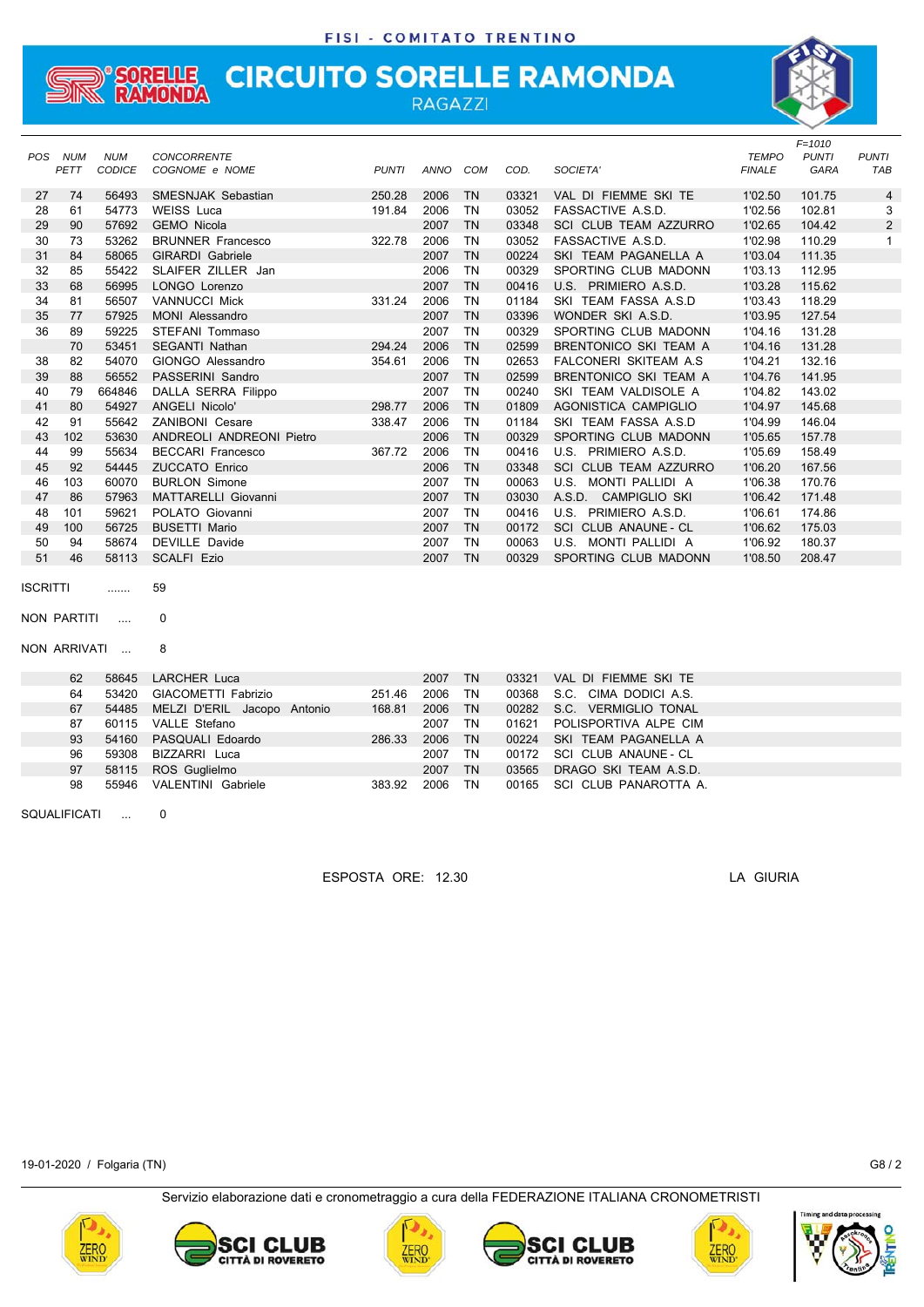

**CIRCUITO ITAS MUTUA ALLIEVI** 



## **6 TROFEO ZEROWIND GARA INTERCIRCOSCRIZIONALE SLALOM GIGANTE** CLASSIFICA UFFICIALE



| A FDA0060<br>Codex:<br>6° Trofeo Zerowind | Cod.FISI:         | RQ CHI(R3) |       | $Gr.Soc = Y$<br>P.FISI=Y<br>GARA CAL. FED. O REG. N° | $P_{R}$ eq. = N<br>DA0057  |  |
|-------------------------------------------|-------------------|------------|-------|------------------------------------------------------|----------------------------|--|
| COD. ORGANIZZATORI                        |                   |            | 00909 | NOME SOCIETA' CITTA'                                 | DI ROVERETO                |  |
| LOCALITA' Folgaria                        | (TN)              |            |       | <b>DATA</b>                                          | 19/ 1/2020                 |  |
|                                           |                   |            |       |                                                      |                            |  |
| <b>GIURIA</b>                             |                   |            |       | CARATTERISTICHE TECNICHE                             |                            |  |
| DELEGATO TECNICO                          | STENGHEL D.       |            |       | 26308 NOME PISTA                                     |                            |  |
|                                           |                   |            |       |                                                      | Agonistica                 |  |
| <b>ARBITRO</b>                            | BERTOLDI M.       |            |       | 23033 PARTENZA                                       | 1615 m                     |  |
| DIRETTORE DI GARA                         | PREZZI F.         |            |       | <b>17852 ARRIVO</b>                                  | 1336 m                     |  |
|                                           |                   |            |       | <b>DISLIVELLO</b>                                    | 279 m                      |  |
|                                           |                   |            |       | N° OMOLOGAZIONE NAZ.                                 | 13/099/TN/A<br>13/099/TN/A |  |
| <b>TRACCIATORE</b>                        | BALLERIN W.       |            |       | BALLERIN M.                                          |                            |  |
| <b>APRIPISTA</b>                          | - A - CALLIARI    | C.         |       | - A - CALLIARI C.                                    |                            |  |
|                                           | - B - ANTOLINI G. |            |       | - B - ANTOLINI G.                                    |                            |  |
| $-C -$                                    | DEGARA A.         |            |       | - C - DEGARA A.                                      |                            |  |
| NUMERO DI PORTE                           | 37 (36)           |            |       | 37 (36)                                              |                            |  |
| ORA DI PARTENZA                           | 9.15              |            |       | 12.50                                                |                            |  |
| TEMPO:<br>Sereno                          | NEVE:             | Naturale   |       | TEMPERATURA P: -3°C                                  | $-2^{\circ}$ C<br>A:       |  |
| Pettorali<br>bianchi                      | blu               | con numero | nero  |                                                      |                            |  |
| PENALIZZAZIONE CALCOLATA:                 |                   | 130.25     |       | PENALIZZAZIONE APPLICATA:                            | 130.25                     |  |
|                                           |                   |            |       |                                                      |                            |  |

|                |         |                            |                            |                |         |            |                                |              |              |               | $F = 1010$   |              |
|----------------|---------|----------------------------|----------------------------|----------------|---------|------------|--------------------------------|--------------|--------------|---------------|--------------|--------------|
| <b>POS</b>     | NUM NUM |                            | <b>CONCORRENTE</b>         |                |         |            |                                | <b>TEMPO</b> | <b>TEMPO</b> | <b>TEMPO</b>  | <b>PUNTI</b> | <b>PUNTI</b> |
|                |         | PETT CODICE                | COGNOME e NOME             |                |         |            | PUNTI ANNO COM COD. SOCIETA'   | 1a PROVA     | 2a PROVA     | <b>TOTALE</b> | GARA         | TAB          |
|                |         |                            |                            |                |         |            | <b>U16 ALLIEVI - FEMMINILE</b> |              |              |               |              |              |
|                |         |                            |                            |                |         |            |                                |              |              |               |              |              |
| 1              | 110     | 48322                      | RIGHI Virginia             | 148.47 2004 TN |         |            | 03395 SCI CLUB EDELWEISS       | 58.19        | 1'01.90      | 2'00.09       | 0.00         | 100          |
| 2              | 114     | 47964                      | <b>BERTOLINI Alessandr</b> | 108.51         | 2004 TN |            | 00329 SPORTING CLUB MADON      | 58.27        | 1'01.85      | 2'00.12       | 0.25         | 80           |
| 3              | 112     | 49088                      | ANDREAZZA Carlotta         | 150.88 2004 TN |         |            | 03321 VAL DI FIEMME SKI T      | 58.42        | 1'02.40      | 2'00.82       | 6.14         | 60           |
| 4              | 104     | 86005                      | <b>NERI</b> Caterina       | 220.44 2004 TN |         |            | 03395 SCI CLUB EDELWEISS       | 58.59        | 1'02.25      | 2'00.84       | 6.31         | 50           |
| 5              | 106     | 48228                      | CASEROTTI Giada            | 155.13 2004 TN |         |            | 00141 S.C. PEJO-TONALE A.      | 59.42        | 1'01.48      | 2'00.90       | 6.81         | 45           |
| 6              | 105     | 49739                      | <b>CASTIGNOLI Bekelech</b> | 163.96 2004 TN |         |            | 03030 A.S.D. CAMPIGLIO SK      | 59.07        | 1'02.32      | 2'01.39       | 10.93        | 40           |
| $\overline{7}$ | 116     | 48064                      | CARPANO Asia               | 187.96 2004 TN |         |            | 01184 SKI TEAM FASSA A.S.      | 59.51        | 1'02.32      | 2'01.83       | 14.63        | 36           |
| 8              | 111     | 52368                      | <b>SEMPREBON Francesca</b> | 136.41         | 2005 TN |            | 02599 BRENTONICO SKI TEAM      | 58.57        | 1'03.30      | 2'01.87       | 14.97        | 32           |
| 9              | 108     | 47887                      | DE DAVIDE Vittoria         | 270.41 2004 TN |         |            | 03396 WONDER SKI A.S.D.        | 59.80        | 1'02.69      | 2'02.49       | 20.18        | 29           |
| 10             | 107     | 47886                      | DE DAVIDE Chiara           | 264.17 2004 TN |         |            | 03396 WONDER SKI A.S.D.        | 1'00.67      | 1'02.38      | 2'03.05       | 24.89        | 26           |
| 11             | 115     | 48254                      | <b>MALFATTI Giada</b>      | 225.22 2004 TN |         |            | 00240 SKI TEAM VALDISOLE       | 1'02.06      | 1'01.13      | 2'03.19       | 26.07        | 24           |
| 12             | 109     | 52952                      | PIAZZI Valeria             | 121.69 2005 TN |         | 03315 U.S. | <b>CORNACCI TESER</b>          | 1'00.85      | 1'02.39      | 2'03.24       | 26.49        | 22           |
| 13             | 118     | 50792                      | <b>COSNER Maria</b>        | 128.38 2005 TN |         |            | 00416 U.S. PRIMIERO A.S.D      | 59.91        | 1'04.05      | 2'03.96       | 32.55        | 20           |
| 14             | 143     | 49166                      | <b>CASTELLAN Alexia</b>    |                | 2004 TN |            | 00224 SKI TEAM PAGANELLA       | 1'02.17      | 1'01.82      | 2'03.99       | 32.80        | 18           |
| 15             | 117     | 52370                      | <b>ANTOLINI Mariavitto</b> | 154.53 2005 TN |         |            | 00329 SPORTING CLUB MADON      | 59.91        | 1'04.90      | 2'04.81       | 39.70        | 16           |
| 16             | 121     | 53158                      | LONGHI Greta               | 149.97 2005 TN |         |            | 00282 S.C. VERMIGLIO TONA      | 1'01.52      | 1'03.32      | 2'04.84       | 39.95        | 15           |
| 17             | 124     | 52836                      | GIANNINI Anna              | 207.87 2005 TN |         |            | 00329 SPORTING CLUB MADON      | 1'02.07      | 1'02.88      | 2'04.95       | 40.87        | 14           |
| 18             | 139     | 50791                      | <b>MANZATO Emma</b>        | 155.90 2005 TN |         |            | 02653 FALCONERI SKITEAM A      | 1'01.83      | 1'03.16      | 2'04.99       | 41.21        | 13           |
| 19             | 122     | 51482                      | <b>ANDREOLLI Giulia</b>    | 136.31 2005 TN |         |            | 02599 BRENTONICO SKI TEAM      | 1'01.74      | 1'03.89      | 2'05.63       | 46.59        | 12           |
| 20             | 133     | 52108                      | <b>GATTA Margherita</b>    | 151.65 2005 TN |         |            | 03030 A.S.D. CAMPIGLIO SK      | 1'01.45      | 1'04.51      | 2'05.96       | 49.37        | 11           |
| 21             | 125     | 51427                      | COPPARI Camilla            | 199.74 2005 TN |         |            | 02653 FALCONERI SKITEAM A      | 1'01.67      | 1'04.34      | 2'06.01       | 49.79        | 10           |
| 22             | 113     | 49812                      | <b>BERNARD Carolina</b>    | 166.69 2004 TN |         |            | 01184 SKI TEAM FASSA A.S.      | 1'01.15      | 1'04.99      | 2'06.14       | 50.88        | 9            |
| 23             | 119     | 48216                      | CHIOCCHETTI Ambra          | 363.12 2004 TN |         |            | 03052 FASSACTIVE A.S.D.        | 1'03.13      | 1'04.03      | 2'07.16       | 59.46        | 8            |
| 24             | 138     | 49678                      | <b>TASIN Silvia</b>        | 260.05 2004 TN |         |            | 00224 SKI TEAM PAGANELLA       | 1'03.14      | 1'04.42      | 2'07.56       | 62.83        | 7            |
| 25             | 134     | 49933                      | <b>DEGAN Emma</b>          | 315.84 2004 TN |         |            | 03348 SCI CLUB TEAM AZZUR      | 1'02.08      | 1'05.61      | 2'07.69       | 63.92        | 6            |
|                |         | 19-01-2020 / Folgaria (TN) |                            |                |         |            |                                |              |              |               |              | G8/1         |
|                |         |                            |                            |                |         |            |                                |              |              |               |              |              |











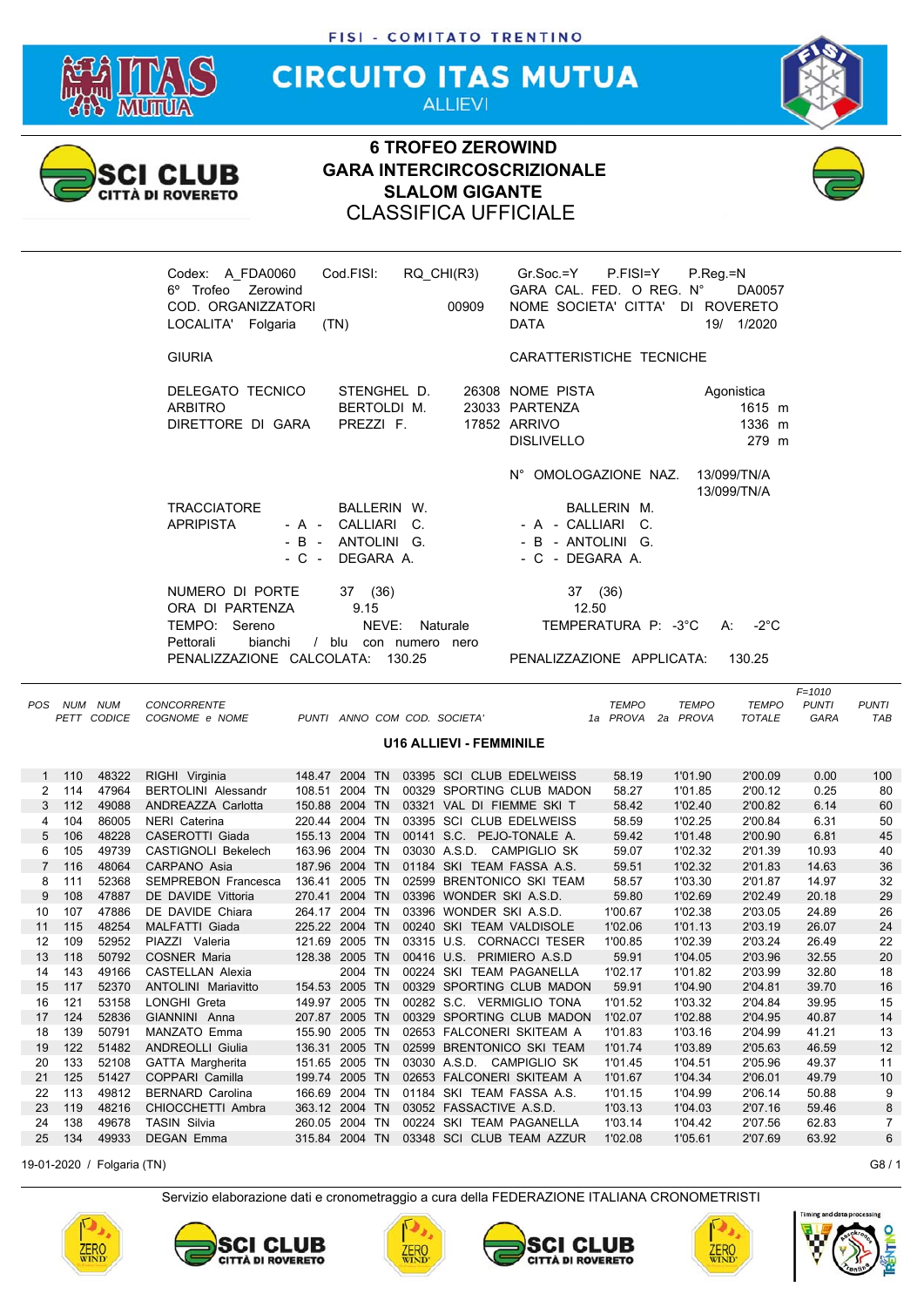

# **CIRCUITO ITAS MUTUA**



|                 |             |             |                                      |                |  |                                          |              |              |               | $F = 1010$   |                |
|-----------------|-------------|-------------|--------------------------------------|----------------|--|------------------------------------------|--------------|--------------|---------------|--------------|----------------|
|                 | POS NUM NUM |             | <b>CONCORRENTE</b>                   |                |  |                                          | <b>TEMPO</b> | <b>TEMPO</b> | <b>TEMPO</b>  | <b>PUNTI</b> | <b>PUNTI</b>   |
|                 |             | PETT CODICE | COGNOME e NOME                       |                |  | PUNTI ANNO COM COD. SOCIETA'             | 1a PROVA     | 2a PROVA     | <b>TOTALE</b> | GARA         | TAB            |
| 26              | 129         | 50544       | <b>ANDREOLLI Elisa</b>               |                |  | 172.03 2005 TN 02599 BRENTONICO SKI TEAM | 1'03.22      | 1'04.67      | 2'07.89       | 65.60        | 5              |
| 27              | 148         | 51958       | <b>MORASCHINI Aurora</b>             | 172.40 2005 TN |  | 00224 SKI TEAM PAGANELLA                 | 1'02.60      | 1'05.33      | 2'07.93       | 65.94        | $\overline{4}$ |
| 28              | 126         | 49214       | <b>BRAITO Matilde</b>                |                |  | 224.46 2004 TN 03321 VAL DI FIEMME SKI T | 1'03.02      | 1'04.94      | 2'07.96       | 66.19        | 3              |
| 29              | 147         | 52078       | GUSSAGO Giorgia                      | 213.80 2005 TN |  | 00329 SPORTING CLUB MADON                | 1'03.59      | 1'05.31      | 2'08.90       | 74.10        | $\overline{2}$ |
| 30              | 141         | 48944       | CAVALLONI Cecilia                    | 166.29 2004 TN |  | 01621 POLISPORTIVA ALPE C                | 1'03.31      | 1'06.00      | 2'09.31       | 77.54        | 1              |
| 31              | 136         | 49092       | <b>FORRER Caterina</b>               | 205.66 2004 TN |  | 01621 POLISPORTIVA ALPE C                | 1'04.27      | 1'06.94      | 2'11.21       | 93.52        |                |
| 32              | 142         | 48309       | DELPERO Barbara                      |                |  | 267.84 2004 TN 00141 S.C. PEJO-TONALE A. | 1'03.70      | 1'07.72      | 2'11.42       | 95.29        |                |
| 33              | 132         | 48973       | DAZ Tiziana                          |                |  | 288.70 2004 TN 00135 U.S. RUFFRE' - MEND | 1'03.72      | 1'08.14      | 2'11.86       | 98.99        |                |
| 34              | 140         | 51765       | ZOLA Alessia                         |                |  | 164.19 2005 TN 02949 AGONISTICA VALSABBI | 1'04.96      | 1'07.51      | 2'12.47       | 104.12       |                |
| 35              | 130         | 51688       | RIGATO Sofia                         | 212.72 2005 TN |  | 00010 US DOLOMITICA                      | 1'06.93      | 1'08.13      | 2'15.06       | 125.90       |                |
| 36              | 128         | 49345       | <b>MANFROI</b> Gioia                 |                |  | 2004 TN 00416 U.S. PRIMIERO A.S.D        | 1'08.03      | 1'09.54      | 2'17.57       | 147.01       |                |
| 37              | 135         | 49410       | DE VITO Sara                         |                |  | 364.37 2004 TN 01839 S.C. RUJOCH A.S.D.  | 1'07.63      | 1'10.50      | 2'18.13       | 151.72       |                |
| 38              | 146         | 52127       | CALLEGARO Letizia                    |                |  | 353.26 2005 TN 00416 U.S. PRIMIERO A.S.D | 1'11.93      | 1'14.16      | 2'26.09       | 218.67       |                |
| <b>ISCRITTI</b> |             |             | 45<br>.                              |                |  |                                          |              |              |               |              |                |
|                 |             |             |                                      |                |  |                                          |              |              |               |              |                |
|                 |             |             | NON PARTITI 1a PROVA<br>$\mathbf{1}$ |                |  |                                          |              |              |               |              |                |
|                 |             |             |                                      |                |  |                                          |              |              |               |              |                |
|                 |             |             | 127 48479 FOLCHETTI Maria Cri        |                |  | 245.47 2004 TN 03321 VAL DI FIEMME SKI T |              |              |               |              |                |
|                 |             |             |                                      |                |  |                                          |              |              |               |              |                |
|                 |             |             | NON ARRIVATI 1a PROVA<br>3           |                |  |                                          |              |              |               |              |                |
|                 |             |             |                                      |                |  |                                          |              |              |               |              |                |
|                 | 123         | 51740       | COSTANTINO Victoria                  |                |  | 175.68 2005 TN 01184 SKI TEAM FASSA A.S. |              |              |               |              |                |
|                 | 131         | 52138       | <b>MOSER ZOTTA Annalis</b>           |                |  | 218.81 2005 TN 00165 SCI CLUB PANAROTTA  |              |              |               |              |                |
|                 | 137         | 47921       | <b>GUARDA NARDINI Virg</b>           |                |  | 252.30 2004 TN 00416 U.S. PRIMIERO A.S.D |              |              |               |              |                |
|                 |             |             |                                      |                |  |                                          |              |              |               |              |                |
|                 |             |             | SQUALIFICATI 1a PROVA<br>0           |                |  |                                          |              |              |               |              |                |
|                 |             |             | NON PARTITI 2a PROVA<br>1            |                |  |                                          |              |              |               |              |                |
|                 |             |             |                                      |                |  |                                          |              |              |               |              |                |
|                 |             |             | 145 51362 ROSSI Margherita           |                |  | 161.22 2005 TN 00909 S.C. CITTA' DI ROVE |              |              |               |              |                |
|                 |             |             |                                      |                |  |                                          |              |              |               |              |                |
|                 |             |             | NON ARRIVATI 2a PROVA<br>2           |                |  |                                          |              |              |               |              |                |
|                 | 120         | 49679       | SARDINI Marta                        |                |  | 2004 TN 03396 WONDER SKI A.S.D.          |              |              |               |              |                |
|                 | 144         | 51004       | SARTORETTO Emma                      |                |  | 315.12 2005 TN 00416 U.S. PRIMIERO A.S.D |              |              |               |              |                |
|                 |             |             |                                      |                |  |                                          |              |              |               |              |                |
|                 |             |             | SQUALIFICATI 2a PROVA<br>0           |                |  |                                          |              |              |               |              |                |
|                 |             |             |                                      |                |  |                                          |              |              |               |              |                |
|                 |             |             |                                      |                |  |                                          |              |              |               |              |                |

ESPOSTA ORE: 14.20 LA GIURIA

19-01-2020 / Folgaria (TN) G8 / 2











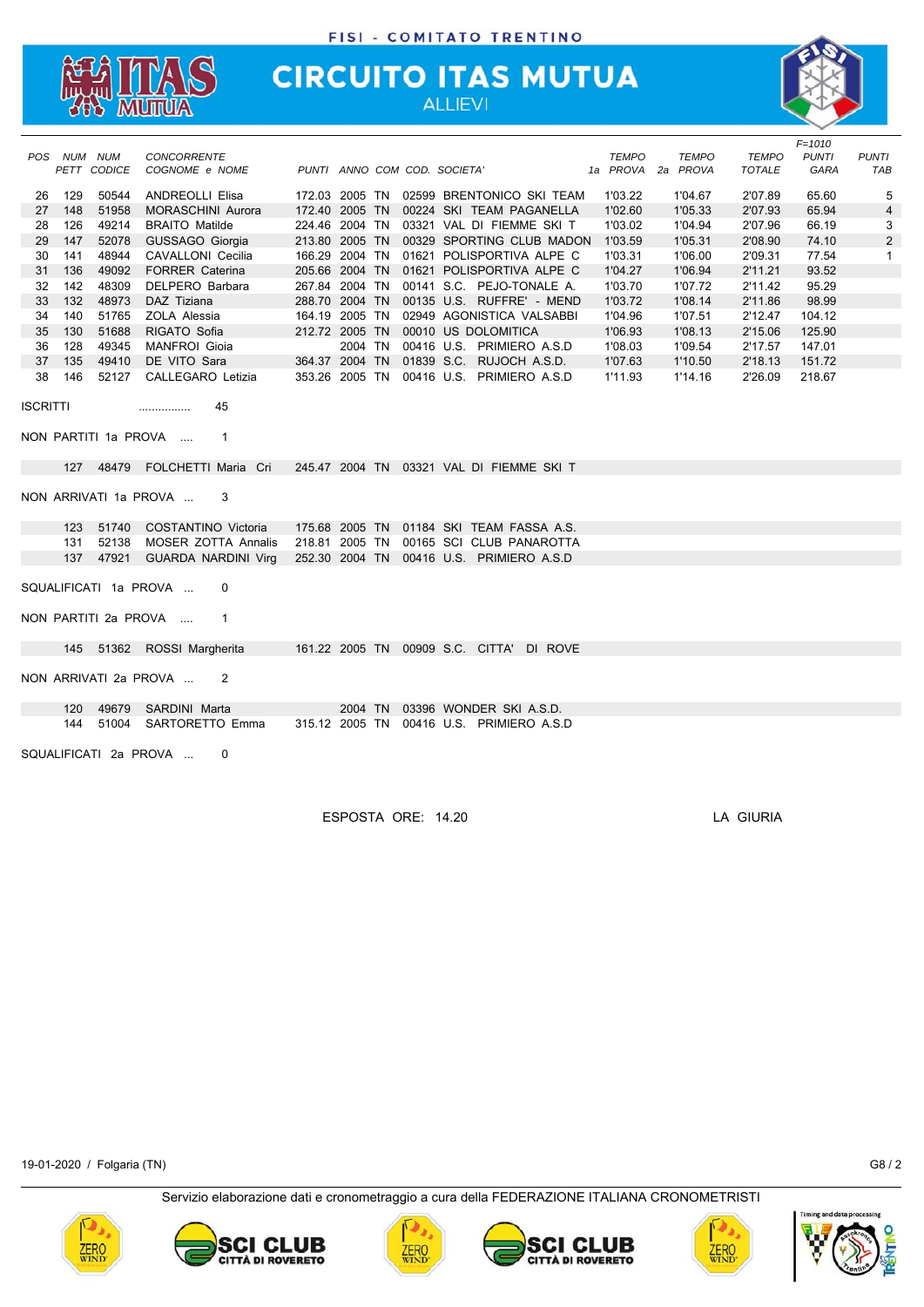

**CIRCUITO ITAS MUTUA ALLIEVI** 



## **6 TROFEO ZEROWIND GARA INTERCIRCOSCRIZIONALE SLALOM GIGANTE** CLASSIFICA UFFICIALE





|                |     |                            |                           |                |               |            |                               |              |              |               | $F = 1010$   |              |
|----------------|-----|----------------------------|---------------------------|----------------|---------------|------------|-------------------------------|--------------|--------------|---------------|--------------|--------------|
| <b>POS</b>     | NUM | <b>NUM</b>                 | <b>CONCORRENTE</b>        |                |               |            |                               | <b>TEMPO</b> | <b>TEMPO</b> | <b>TEMPO</b>  | <b>PUNTI</b> | <b>PUNTI</b> |
|                |     | PETT CODICE                | COGNOME e NOME            |                |               |            | PUNTI ANNO COM COD. SOCIETA'  | 1a PROVA     | 2a PROVA     | <b>TOTALE</b> | GARA         | TAB          |
|                |     |                            |                           |                |               |            | <b>U16 ALLIEVI - MASCHILE</b> |              |              |               |              |              |
|                |     |                            |                           |                |               |            |                               |              |              |               |              |              |
| 1              | 154 | 49076                      | CHINCARINI Pietro-A       | 135.00 2004 TN |               |            | 00326 S.C. MONTE BALDO MA     | 55.78        | 58.96        | 1'54.74       | 0.00         | 100          |
| 2              | 166 | 49016                      | COSSA Roberto             | 149.85 2004 TN |               |            | 00416 U.S. PRIMIERO A.S.D     | 57.15        | 59.46        | 1'56.61       | 16.46        | 80           |
| 3              | 168 | 52160                      | MALOSSINI Amedeo          | 107.25 2005 TN |               |            | 02653 FALCONERI SKITEAM A     | 57.39        | 59.26        | 1'56.65       | 16.81        | 60           |
| 4              | 153 | 48475                      | SPERI Tommaso             | 123.88 2004 TN |               |            | 00909 S.C. CITTA' DI ROVE     | 57.76        | 58.94        | 1'56.70       | 17.25        | 50           |
| 5              | 161 | 50435                      | ZAMPINI Alessio           | 132.05 2005 TN |               |            | 03396 WONDER SKI A.S.D.       | 57.56        | 59.40        | 1'56.96       | 19.54        | 45           |
| 6              | 155 | 48679                      | <b>GASPERI Pietro</b>     | 167.58 2004 TN |               |            | 03321 VAL DI FIEMME SKI T     | 57.42        | 59.78        | 1'57.20       | 21.65        | 40           |
| $\overline{7}$ | 162 | 50804                      | <b>SCAGNOL Tommaso</b>    | 118.06 2005 TN |               |            | 00165 SCI CLUB PANAROTTA      | 57.68        | 59.84        | 1'57.52       | 24.47        | 36           |
| 8              | 163 | 51623                      | ZORZI Sebastiano          |                | 85.00 2005 TN |            | 03321 VAL DI FIEMME SKI T     | 58.00        | 59.71        | 1'57.71       | 26.14        | 32           |
| 9              | 167 | 48570                      | <b>MORESCHINI Simone</b>  | 138.63 2004 TN |               |            | 00240 SKI TEAM VALDISOLE      | 57.73        | 59.99        | 1'57.72       | 26.23        | 29           |
| 10             | 170 | 47865                      | <b>BONELLI Thomas</b>     | 150.48 2004 TN |               |            | 03052 FASSACTIVE A.S.D.       | 58.23        | 59.61        | 1'57.84       | 27.29        | 26           |
| 11             | 175 | 47899                      | <b>GABRIELLI Kristian</b> | 212.29 2004 TN |               |            | 03052 FASSACTIVE A.S.D.       | 58.19        | 59.72        | 1'57.91       | 27.90        | 24           |
| 12             | 193 | 49429                      | <b>VIERO Tommaso</b>      | 169.45 2004 TN |               |            | 02653 FALCONERI SKITEAM A     | 57.63        | 1'00.30      | 1'57.93       | 28.08        | 22           |
| 13             | 169 | 49682                      | ZANOL Andrea              | 130.35 2004 TN |               |            | 03321 VAL DI FIEMME SKI T     | 58.14        | 59.94        | 1'58.08       | 29.40        | 20           |
| 14             | 164 | 49365                      | <b>UBERTAZZI Gianluca</b> | 140.81 2004 TN |               |            | 00141 S.C. PEJO-TONALE A.     | 58.98        | 59.52        | 1'58.50       | 33.10        | 18           |
| 15             | 165 | 49581                      | OLCESE Tommaso            | 142.92 2004 TN |               |            | 00063 U.S. MONTI PALLIDI      | 58.21        | 1'00.32      | 1'58.53       | 33.36        | 16           |
| 16             | 189 | 52302                      | <b>DUMINI Matteo</b>      | 128.95 2005 TN |               |            | 03052 FASSACTIVE A.S.D.       | 58.36        | 1'00.19      | 1'58.55       | 33.54        | 15           |
| 17             | 179 | 51700                      | MASTROBATTISTA Dani       | 122.54 2005 TN |               |            | 00063 U.S. MONTI PALLIDI      | 58.61        | 1'00.24      | 1'58.85       | 36.18        | 14           |
| 18             | 171 | 49331                      | <b>BATTISTONI Tommaso</b> | 212.13 2004 TN |               | 00326 S.C. | MONTE BALDO MA                | 58.66        | 1'00.22      | 1'58.88       | 36.44        | 13           |
| 19             | 197 | 51038                      | <b>TOSCHI Gabriele</b>    | 136.68 2005 TN |               |            | 00282 S.C. VERMIGLIO TONA     | 58.83        | 1'00.30      | 1'59.13       | 38.64        | 12           |
| 20             | 173 | 50548                      | STORARI Giacomo           | 123.04 2005 TN |               |            | 02653 FALCONERI SKITEAM A     | 58.86        | 1'00.40      | 1'59.26       | 39.79        | 11           |
| 21             | 180 | 50633                      | PIGOZZI Stefano           | 113.52 2005 TN |               |            | 03396 WONDER SKI A.S.D.       | 58.53        | 1'00.89      | 1'59.42       | 41.20        | 10           |
| 22             | 188 | 48149                      | <b>ZANIN Edoardo</b>      | 191.63 2004 TN |               |            | 03321 VAL DI FIEMME SKI T     | 58.38        | 1'01.22      | 1'59.60       | 42.78        | 9            |
| 23             | 185 | 50488                      | <b>COMAI Mattia</b>       | 160.52 2005 TN |               |            | 00224 SKI TEAM PAGANELLA      | 58.96        | 1'00.86      | 1'59.82       | 44.72        | 8            |
| 24             | 178 | 49927                      | <b>BELLANTE Federico</b>  | 177.26 2004 TN |               |            | 03315 U.S. CORNACCI TESER     | 59.04        | 1'01.31      | 2'00.35       | 49.38        | 7            |
| 25             | 199 | 51848                      | <b>NELLA Simone</b>       | 190.69 2005 TN |               |            | 00282 S.C. VERMIGLIO TONA     | 58.96        | 1'01.57      | 2'00.53       | 50.97        | 6            |
|                |     | 19-01-2020 / Folgaria (TN) |                           |                |               |            |                               |              |              |               |              | G8/1         |